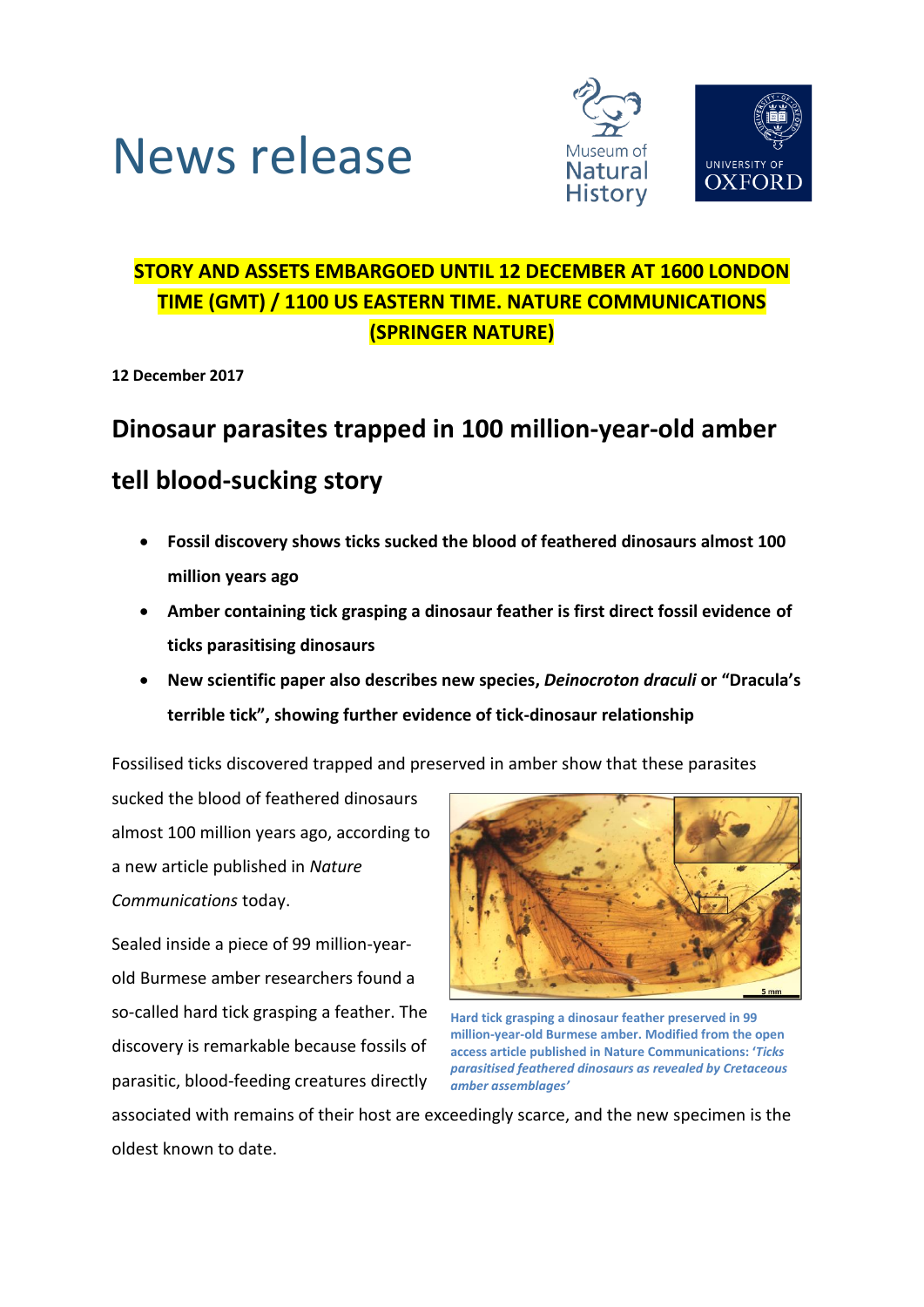The scenario may echo the famous mosquito-in-amber premise of *Jurassic Park*, although the newly-discovered tick dates from the Cretaceous period (145–66 million years ago) and will not be yielding any dinosaur-building DNA: all attempts to extract DNA from amber

specimens have proven unsuccessful due to the short life of this complex molecule.

"Ticks are infamous blood-sucking, parasitic organisms, having a tremendous impact on the health of humans, livestock, pets, and even wildlife, but until now clear evidence of their role in deep time has been lacking," says Enrique Peñalver from the Spanish Geological Survey (IGME) and leading author of the work.



**Studied tick pieces and extant hard tick for comparison (tick is 5 mm long). Credit: E. Peñalver**

Cretaceous amber provides a window into

the world of the feathered dinosaurs, some of which evolved into modern-day birds. The studied amber feather with the grasping tick is similar in structure to modern-day bird feathers, and it offers the first direct evidence of an early parasite-host relationship between ticks and feathered dinosaurs.

"The fossil record tells us that feathers like the one we have studied were already present on a wide range of theropod dinosaurs, a group which included ground-running forms without flying ability, as well as bird-like dinosaurs capable of powered flight," explains Dr Ricardo Pérez-de la Fuente, a research fellow at Oxford University Museum of Natural History and one of the authors of the study. "So although we can't be sure what kind of dinosaur the tick was feeding on, the mid-Cretaceous age of the Burmese amber confirms that the feather certainly did not belong to a modern bird, as these appeared much later in theropod evolution according to current fossil and molecular evidence".

The researchers found further, indirect evidence of ticks parasitising dinosaurs in *Deinocroton draculi,* or "Dracula's terrible tick", belonging to a newly-described extinct group of ticks. This new species was also found sealed inside Burmese amber, with one specimen remarkably engorged with blood, increasing its volume approximately eight times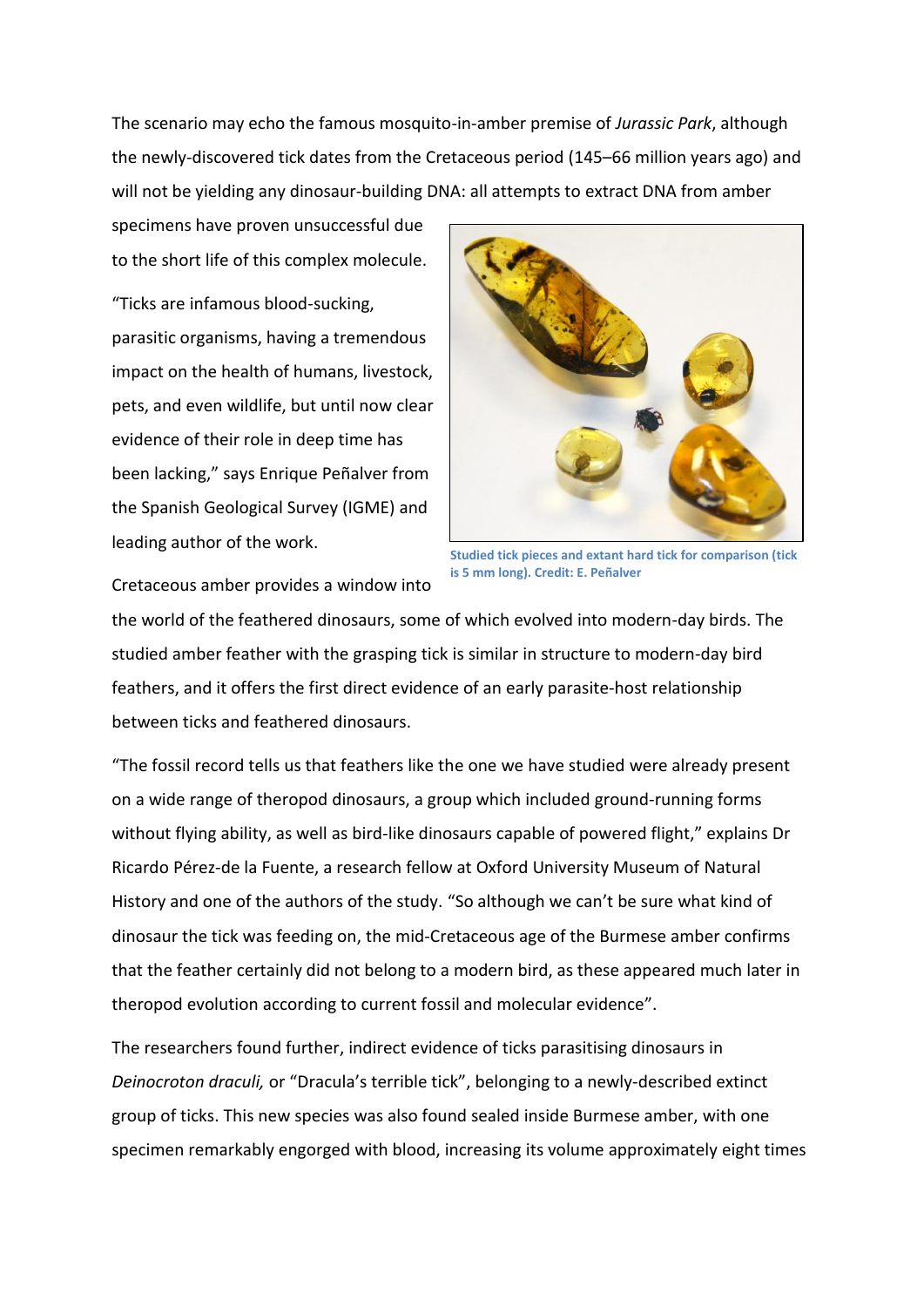# News release



over non-engorged forms. Despite this, it has not been possible to directly determine its host animal.

"Assessing the composition of the blood meal inside the bloated tick is not feasible because, unfortunately, the tick did not become fully immersed in resin and so its contents were altered by mineral deposition," explains Dr Xavier Delclòs, an author of the study from the University of Barcelona and IRBio.



**Hard tick photographed at Cabañeros National Park, Spain. Credit: E. Peñalver**

But indirect evidence of the likely host

for these novel ticks was found in the form of hair-like structures, or setae, from the larvae of skin beetles (dermestids), found attached to two *Deinocroton* ticks preserved together. Today, skin beetles feed in nests, consuming feathers, skin and hair from the nest's occupants. And as no mammal hairs have yet been found in Cretaceous amber, the presence of skin beetle setae on the two *Deinocroton draculi* specimens suggests that the ticks' host was a feathered dinosaur.

"The simultaneous entrapment of two external parasites – the ticks – is extraordinary, and can be best explained if they had a nest-inhabiting ecology as some modern ticks do, living in the host's nest or in their own nest nearby," says Dr David Grimaldi of the American Museum of Natural History and an author of the work.



**3D model based on CT-scan of a male** *Deinocroton draculi***, or "Dracula's terrible tick", a new tick species preserved in 99 million-year-old Burmese amber. Artist: Oscar Sanisidro (University of Kansas)**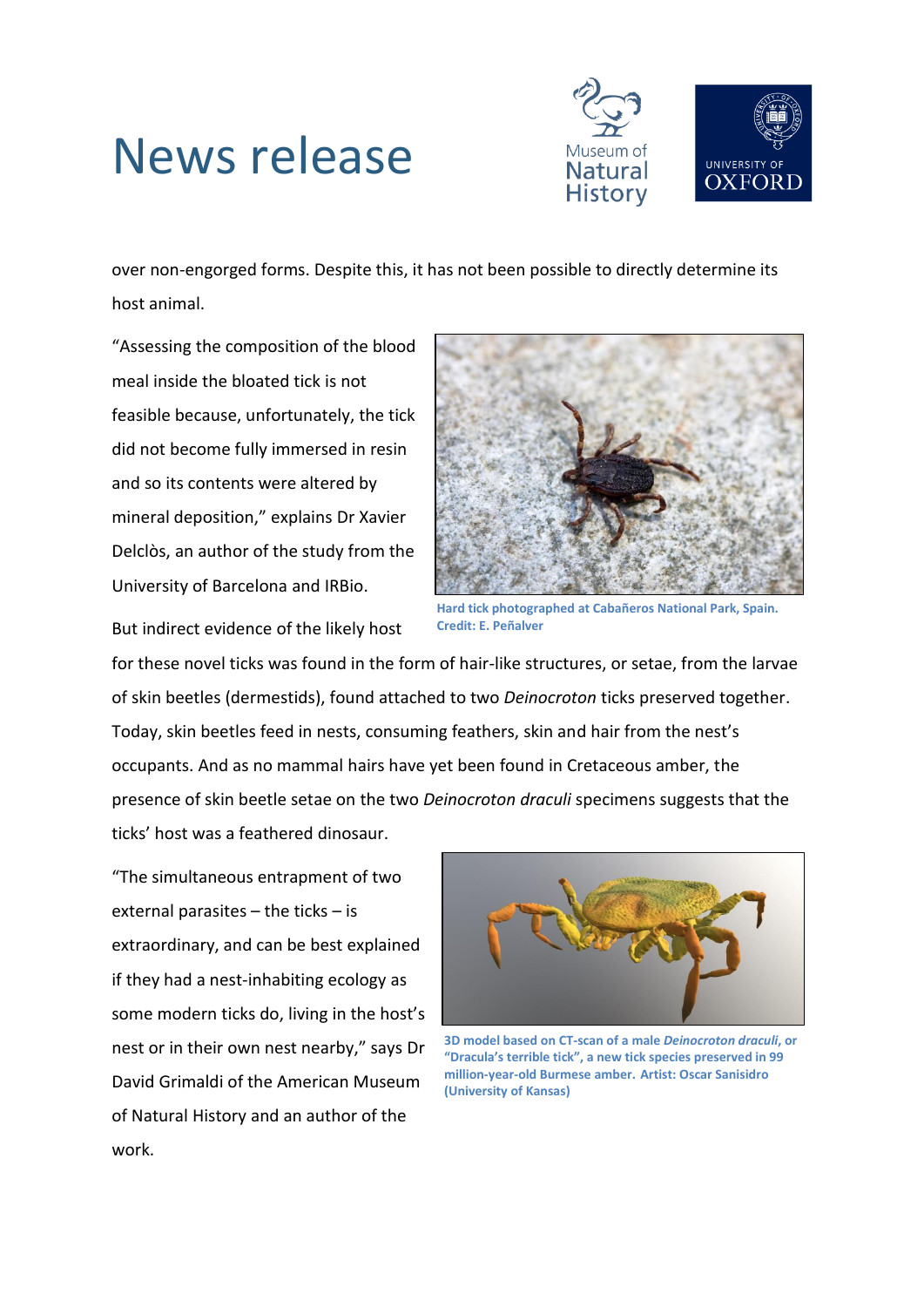Together, these findings provide direct and indirect evidence that ticks have been parasitising and sucking blood from dinosaurs within the evolutionary lineage leading to modern birds for almost 100 million years. While the birds were the only lineage of theropod dinosaurs to survive the mass extinction at the end of the Cretaceous 66 million years ago, the ticks did not just cling on for survival, they continued to thrive.

\*\*

#### **Notes**

- The paper *Ticks parasitised feathered dinosaurs as revealed by Cretaceous amber assemblages* is published as open access in *Nature Communications* [\(http://www.nature.com/naturecommunications\)](https://owa.nexus.ox.ac.uk/owa/redir.aspx?SURL=b9wLOzkX1wEvq_GHf4joTb9g9W5XuW_3j5RogIxoiAhKnQ6KFTzVCGgAdAB0AHAAOgAvAC8AdwB3AHcALgBuAGEAdAB1AHIAZQAuAGMAbwBtAC8AbgBhAHQAdQByAGUAYwBvAG0AbQB1AG4AaQBjAGEAdABpAG8AbgBzAA..&URL=http%3a%2f%2fwww.nature.com%2fnaturecommunications). Direct link: <http://dx.doi.org/10.1038/s41467-017-01550-z>
- A 3D model of a male *Deinocroton draculi* by the artist Oscar Sanisidro (University of Kansas) is available at Oxford University Museum of Natural History's Sketchfab page at: [https://sketchfab.com/models/6a33cc3092e04a38b59526b369bc7974\)](https://sketchfab.com/models/6a33cc3092e04a38b59526b369bc7974)
- The international team comprised researchers from the Spanish Geological Survey (IGME); University of Barcelona and IRBio, Barcelona; Complutense University, Madrid; Jaume I University, Castellón de la Plana; American Museum of Natural History, New York; and Oxford University Museum of Natural History, Oxford.

#### **For further information and images:**

Ricardo Pérez-de la Fuente Research fellow Oxford University Museum of Natural History [ricardo.perez-de-lafuente@oum.ox.ac.uk](mailto:ricardo.perez-de-lafuente@oum.ox.ac.uk) 01865 272 995

#### **Notes to editors**

#### **About Oxford University Museum of Natural History**

Founded in 1860 as the centre for scientific study at the University of Oxford, the Museum of Natural History now holds the University's internationally significant collections of entomological, geological and zoological specimens. Housed in a stunning Pre-Raphaelite-inspired example of neo-Gothic architecture, the Museum's growing collections underpin a broad programme of natural environment research, teaching and public engagement.